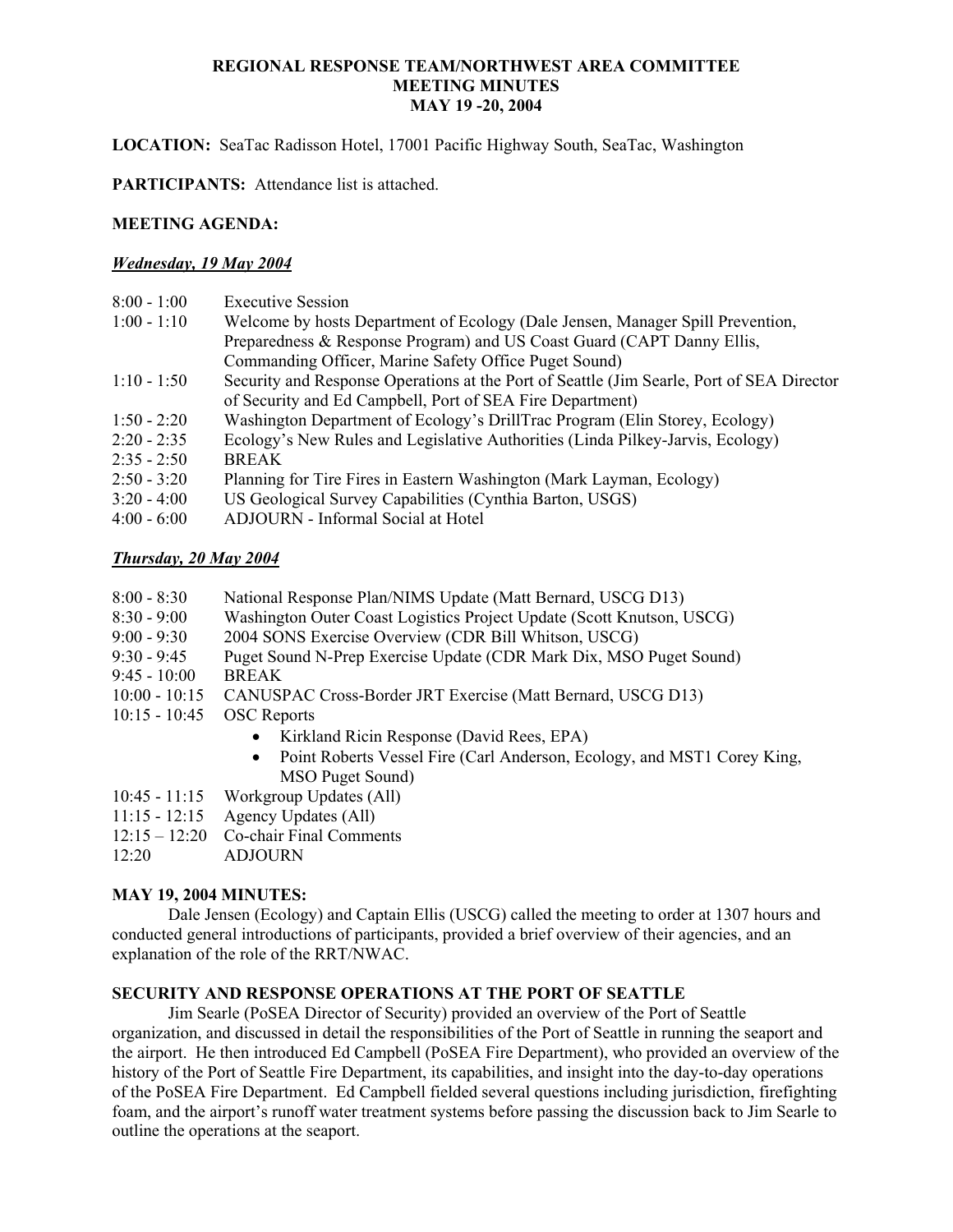Jim Searle passed out maps to participants and then described the geographic boundaries of the seaport. He described the location and types of terminals owned and operated by the PoSEA. He explained that the PoSEA does not have any organic response assets; rather it relies upon the Seattle Fire and Police Departments to provide HAZMAT/fire response and law enforcement support, respectively. Jim fielded several questions including the spill response plans at the seaport, available spill response resources for tenants at the seaport, and the relationship between the seaport and Seattle Fire Department.

#### **WASHINGTON DEPARTMENT OF ECOLOGY'S DRILLTRAC PROGRAM**

Elin Storey, the drill coordinator for the Washington Department of Ecology, introduced the DrillTrac Program, which was developed to ensure that all of Ecology's responders are adequately trained in critical response skills, including ICS and applicable regulations. The program has five parts; training, coaching, evaluation, exercise design, and outreach. Eventually Ecology hopes to expand the program to local agencies and industry partners. Please see the enclosed presentation for more information on this program. [Washington Department of Ecology's DrillTrac Program.ppt](http://www.rrt10nwac.com/ppt_main.asp?varDir=01&varCount=17&varFile=040519_rrtnwac.pdf)

## **ECOLOGY'S NEW RULES AND LEGISLATIVE AUTHORITIES**

Linda Pilkey-Jarvis (Ecology) talked to the group about new legislative authorities and those under development in Washington. The first legislative authority under development is the Contingency Plan Rule, which mandates requirements for spill contingency plans to be exercised and for response contractors to approve each contingency plan after evaluating its feasibility. The next item was the new Oil Spill Regulation, which adopts a zero-spill strategy, requires pre-booming during fuel transfers between vessels, adopts new notification protocols during spills, and requires the identification of shellfish habitat and tribal resources to expedite protection during spills. Linda then discussed the timelines for comment, draft, publication, and implementation of the new rules. [Ecology's New Rules](http://www.rrt10nwac.com/ppt_main.asp?varDir=02&varCount=14&varFile=040519_rrtnwac.pdf)  [and New Legislative Authorities.ppt](http://www.rrt10nwac.com/ppt_main.asp?varDir=02&varCount=14&varFile=040519_rrtnwac.pdf)

## **PLANNING FOR TIRE FIRES IN EASTERN WASHINGTON**

Mark Laymen, central region Washington Department of Ecology, introduced the hazards associated with waste tire pile fires. There are several waste tire disposal sites in eastern Washington and Mark outlined the limited response capability that exists within that region to respond, contain, and mitigate the hazards associated with these events. There was extensive discussion during the presentation about lessons learned at tire fires in the eastern United States, including the required containment strategies for the oil runoff generated during combustion, air monitoring and community air pollution notification protocols, and resources and techniques required to eventually extinguish the fires. [Klickitat](http://www.rrt10nwac.com/ppt_main.asp?varDir=03&varCount=17&varFile=040519_rrtnwac.pdf)  [County Tire Pile.ppt](http://www.rrt10nwac.com/ppt_main.asp?varDir=03&varCount=17&varFile=040519_rrtnwac.pdf)

## **U.S. GEOLOGICAL SURVEY CAPABILITIES**

 Cynthia Barton (USGS) and Marijke van Heeswijk (USGS) provided the RRT/NWAC an overview of the capabilities the USGS can provide before, during, and after regional responses. Cynthia outlined the mission and the specific capabilities of each of the four program areas; Water, Geology, Biology, and Mapping. Marijke van Heeswijk discussed the ways in which these USGS program areas can support the local, state, or federal incident commander. She outlined the GIS mapping, satellite imagery, watershed contaminant plume modeling, real-time stream flow data, and ecological and habitat information. There was discussion about the web-based tools under development for responders and partner agencies. [USGS Capabilities Briefing.ppt](http://www.rrt10nwac.com/ppt_main.asp?varDir=04&varCount=27&varFile=040519_rrtnwac.pdf) 

#### **ADJOURNMENT**

Matt Bernard (USGC) concluded the formal portion of the day's meeting at 1550 hours. The RRT/NWAC Meeting will reconvene at 0800 hours on May 20, 2004.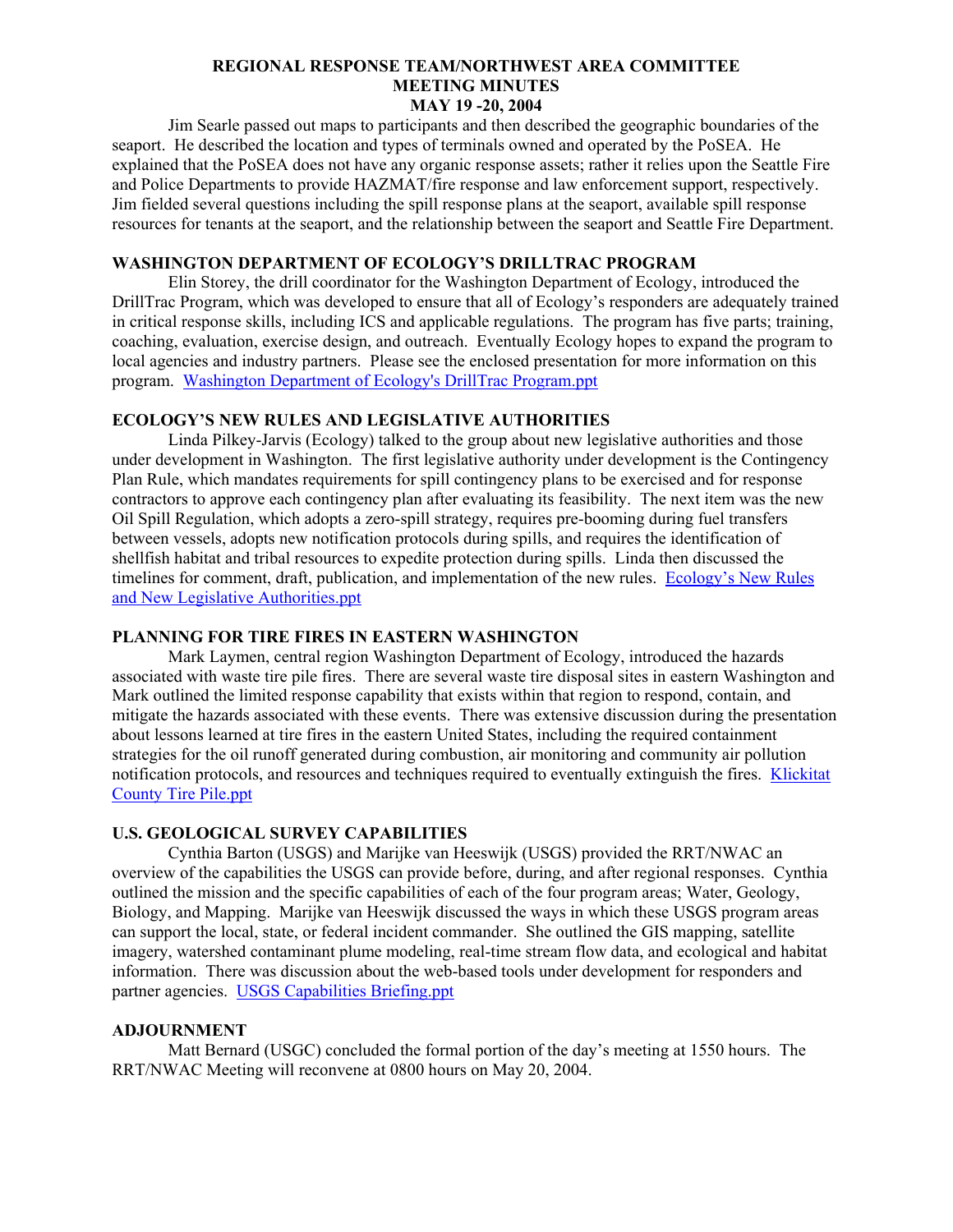#### **MAY 20, 2004 MINUTES:**

Matt Bernard called the meeting to order at 0810 hours and introduced all new participants for the second session of the RRT/NWAC meeting.

## **NATIONAL RESPONSE PLAN/NIMS UPDATE**

Matt Bernard presented an overview of the National Incident Management System (NIMS), the contemporary to the National Interagency Incident Management System. The NIMS, which incorporates the requirements of Homeland Security Presidential Directive – 5 and the Homeland Security Act, standardizes response nationwide by using the basic structure and protocols of the Incident Management System. The NIMS also outlines emergency support functions (ESFs), which identify the federal agencies responsible for managing or supporting the response to various types of incidents. Currently, not all of the ESFs are complete.

Next, Matt Bernard provided an overview of the National Response Plan (NRP), currently under revision at DHS. When finished, the NRP will provide the concept of operations for nationally significant events, from preparedness, to prevention, then through response and recovery operations. The intent of the NRP is to provide a flexible plan that provides for a proactive response to catastrophic events. The second draft of the NRP was recently published for federal comment, with the goal to complete the final draft by the end of May 2004, and publish the final version by July 2004 with a 180- day implementation period, which makes it effective in January 2005. [NIMS-NRP Overview Briefing.ppt](http://www.rrt10nwac.com/ppt_main.asp?varDir=05&varCount=28&varFile=040519_rrtnwac.pdf)

## **WASHINGTON OUTER COAST LOGISTICS PROJECT UPDATE**

Scott Knutson (USCG) provided an overview of the progress made on the Washington Outer Coast Logistics Project. The objective of the project is to develop a communications network to support incidents along the isolated stretches of the Pacific Coast of Washington along the western side of the Olympic Peninsula. Ultimately, the Washington Outer Coast Logistics Project will produce an annex for inclusion in the NWACP that details the communications strategies. [Washington Outer Coast Logistics](http://www.rrt10nwac.com/ppt_main.asp?varDir=06&varCount=35&varFile=040519_rrtnwac.pdf)  [Project Update.ppt](http://www.rrt10nwac.com/ppt_main.asp?varDir=06&varCount=35&varFile=040519_rrtnwac.pdf)

## **2004 SONS (SPILLS OF NATIONAL SIGNIFICANCE) EXERCISE OVERVIEW**

Commander Bill Whitson (USCG) provided an overview of the recently completed SONS Exercise. He outlined the objectives of the exercise, which were to exercise the NRP in its entirety at all levels. He discussed the participants and their roles. He also discussed the lessons learned during the exercise, including the difficulty with communications and coordination, the fact that agencies are not used to working together, the challenges associated with using unproven incident action planning (IAP) software, the basic skill level of participants being different from region to region, and the lack of familiarity with the incident command system by the participants. Commander Whitson summarized by saying that he believed that this region is more prepared than most to respond successfully.

# **PUGET SOUND N-PREP EXERCISE UPDATE**

Commander Mark Dix (USCG) discussed the industry-led tabletop exercise scheduled for June 7- 15, 2004 at the Bell Harbor Convention Center near Pier 66 in Seattle. The industry partners sponsoring the event are British Petroleum and Olympic Pipeline. The scenario for the exercise involves a MTSA security tabletop exercise, followed by a simulated discharge of 30,000-barrels of diesel fuel with 30 hours of continuous simulated response actions, in which time IAPs will be developed for more than one operational period. The objectives of the exercise are to validate facility security plans, and practice interagency coordination with the unified command structure. [Puget Sound N-PREP Exercise Overview.ppt](http://www.rrt10nwac.com/ppt_main.asp?varDir=07&varCount=4&varFile=040519_rrtnwac.pdf)

### **CANUSPAC CROSS-BORDER JRT EXERCISE**

Matt Bernard provided an overview of the Joint Response Team (CANUSPAC) and discussed the exercise that took place on May 4-5, 2004 in Port Angeles, Washington, and Victoria, British Columbia. The objective of the exercise was to practice the mobilization of resources in support of an incident in the Straight of Juan de Fuca. Additionally, the exercise focused on the operation of incident command posts, including the incident command systems (ICS and RMS), coordinating and commuting with liaison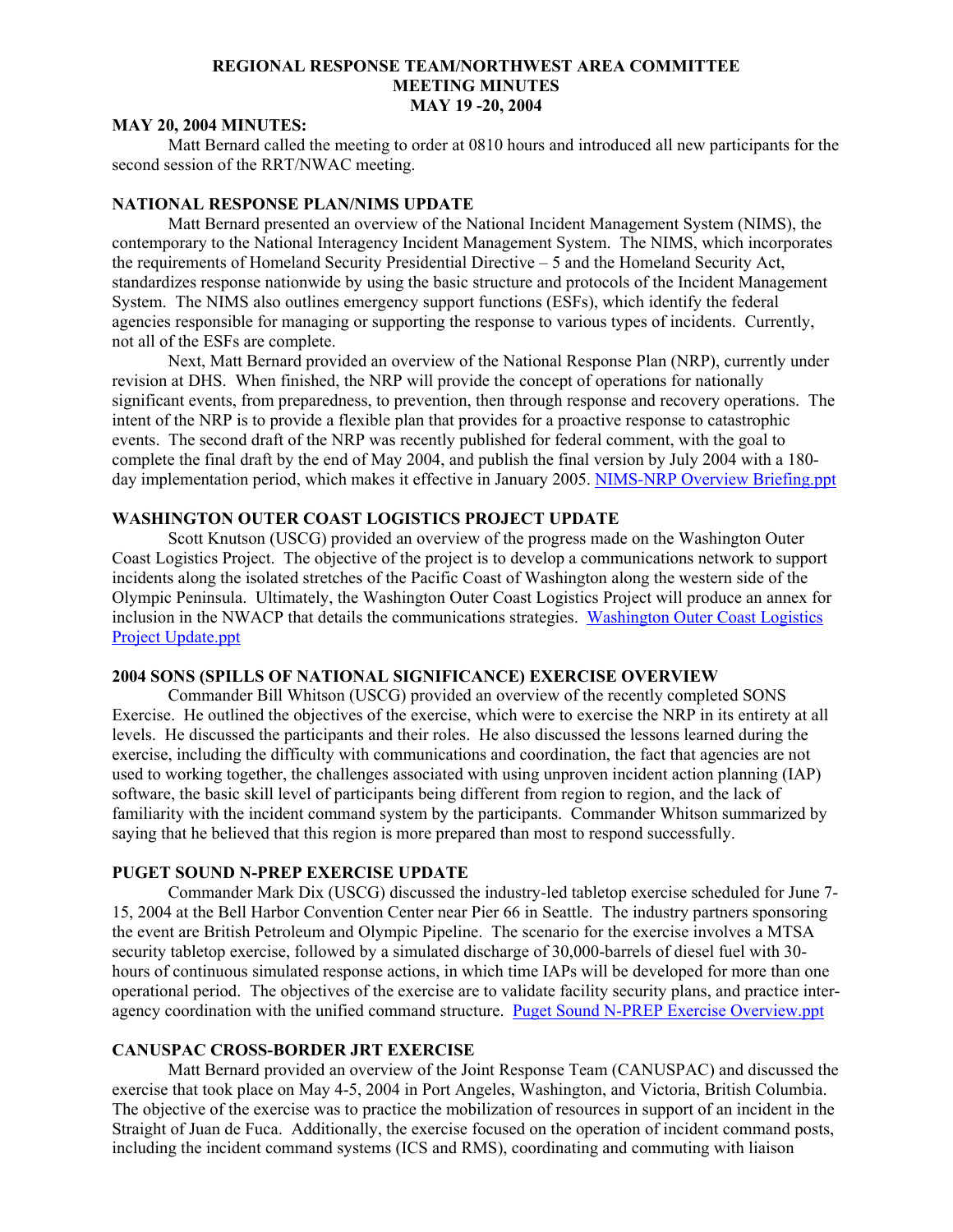officers, and establishing radio communications networks. There were difficulties with the communications throughout the event. As a result of the lessons learned during the exercise, the JRT established a Wildlife Response Workgroup and an ICS/RMS Workgroup. The JRT also incorporated recent changes in the organizational structure of the USCG and CCG, including the formation of the Canadian Department of Homeland Security. [CANUSPAC Cross-Border JRT Exercise.ppt](http://www.rrt10nwac.com/ppt_main.asp?varDir=08&varCount=4&varFile=040519_rrtnwac.pdf)

#### **OSC REPORTS**

Beth Sheldrake introduced the On-Scene Coordinator Reports, providing a brief overview of the role of On-Scene Coordinators at both the state and federal levels. She then quickly provided a synopsis of the two response actions prior to introducing FOSC Dave Rees, SOSC Carl Anderson, and MST1 Corey King to brief the lessons learned.

## **KIRKLAND RICIN RESPONSE**

 Dave Rees, an EPA On-Scene Coordinator, provided an overview of the Kirkland Ricin Emergency Response, conducted at a residence in Kirkland, Washington, on April 9, 2004. The EPA provided technical assistance and decontamination support to the FBI, who were investigating a suspect accused of stockpiling and purifying ricin at his home with the intent to use it as a WMD. [OSC Report](http://www.rrt10nwac.com/ppt_main.asp?varDir=09&varCount=13&varFile=040519_rrtnwac.pdf)  [for Kirkland Ricin ER.ppt](http://www.rrt10nwac.com/ppt_main.asp?varDir=09&varCount=13&varFile=040519_rrtnwac.pdf)

### **POINT ROBERTS VESSEL FIRE**

 MST1 Corey King (USCG) and Carl Anderson (Ecology) provided an overview of the Point Roberts vessel fires that occurred on January 1, 2004 near the U.S.-Canadian Border. Two yachts caught fire and burned in a small marina. Carl Anderson briefed the notifications that were made to various agencies, provided an overview of the response actions taken, discussed the issues related to responses along the border, and detailed the lessons learned from the response. [OSC Report for Point Roberts](http://www.rrt10nwac.com/ppt_main.asp?varDir=10&varCount=19&varFile=040519_rrtnwac.pdf)  [Vessel Fire.ppt](http://www.rrt10nwac.com/ppt_main.asp?varDir=10&varCount=19&varFile=040519_rrtnwac.pdf)

## **WORKGROUP UPDATES:**

#### *COMMUNICATIONS*

Mike Hammond (FEMA) discussed the approval of the communications plan by the Executive Committee. Jack Wylie and Mike Hammond discussed incorporating the Government Emergency Telecommunications System (GETS) into the communications plan for the RRT/NWAC.

#### *GEOGRAPHIC RESPONSE PLANNING*

Jack Wylie presented a detailed overview of the tasks that the GRP workgroup are completing. He explained that the Deschutes River GRP, the first inland GRP in Oregon, has been drafted and is available for comment on the RRT10/NWAC website through August 17, 2004. He also mentioned that the workgroup is continuing efforts to develop a plan for the Washington Outer Coast Logistics Project, which was briefed earlier. He briefed that the Middle-Columbia River GRP update was nearing completion and would be posted on the RRT website soon. Jack also explained that Rebecca Post (Ecology) is creating several Washington county GRPs, including those under development for Cowlitz, Clark, and Snohomish Counties in Washington. Idaho is also working on developing Lochsa, Clearwater, and Pend Oreille River GRPs. The Idaho GRPS are the first from the state, and drafts of these should be available in June.

Jack Wylie also discussed projects in progress and those planned. The GRP workgroup will be converting the Lower Snake River GRP to electronic format, a project scheduled for completion in 2005. Also, the Shoreline Database Update is in its preliminary stage of development. Dick Logan is working on Archaeological Issues, which DOI and Ecology have continued to move forward, making this project about 10% complete. This figure includes the training of archeological and cultural resources specialists, which has been conducted. Jack announced plans to develop written standards for the formatting of inland and coastal GRPs. The workgroup plans to finalize these standards before the next meeting of the RRT, for inclusion in the next revision of the NWACP. Finally, Jack announced that MSO Portland has provided financial support for updating the Oregon Coastal GRPs. With the additional funding provided, the work can progress over the next couple of years. [GRP Workgroup Update.ppt](http://www.rrt10nwac.com/ppt_main.asp?varDir=11&varCount=1&varFile=040519_rrtnwac.pdf)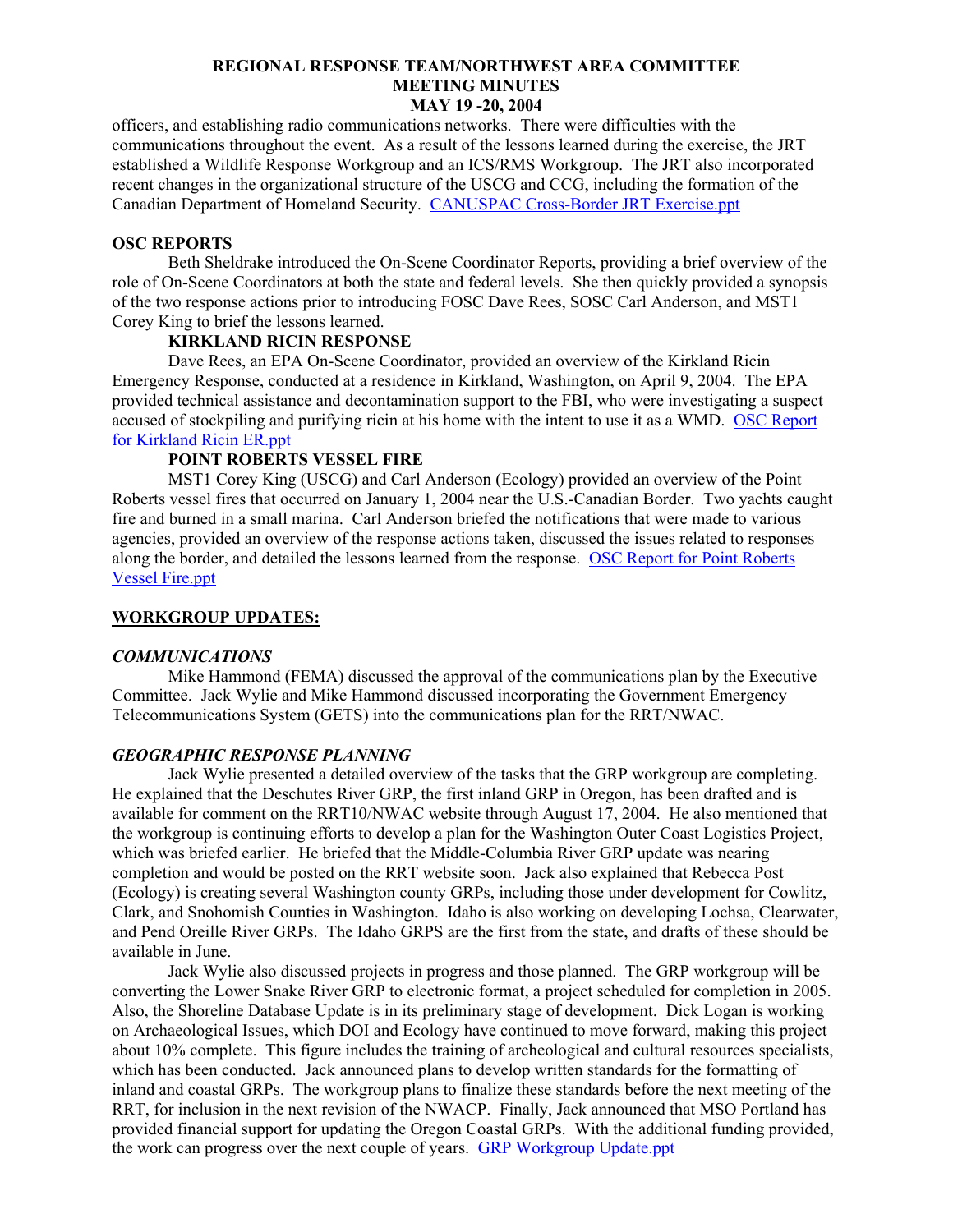# *HAZARDOUS SUBSTANCES*

Beth Sheldrake presented an overview of the current projects in the Hazardous Substances Workgroup. The workgroup is working to complete revisions to Chapter 7000, Hazardous Substances, of the NWACP. The group is working to include WMD-specific information in Chapter 7000. Also including information derived from the Oregon Chemical Terrorism Plan, which was included in the 2004 revision of the NWACP, and to address the unique operational, logistical, financial, and administrative aspects of a WMD or hazardous substance response. USCG and EPA working together to develop these protocols. [Hazardous Substances Workgroup Update.ppt](http://www.rrt10nwac.com/ppt_main.asp?varDir=12&varCount=1&varFile=040519_rrtnwac.pdf)

## *MARINE FIREFIGHTING*

Commander Mark Dix (MSO-PS) stated that CWO Teachout, has been transferred to Dutch Harbor, AK. Lieutenant Toma has taken his place as the workgroup chair for the Puget Sound Marine Firefighting Workgroup. Commander Dix expects an update from Lieutenant Toma at the next RRT meeting.

 Captain Paul Jewell (MSO-PDX) also updated the group on personnel changes. Lieutenant Aclin's last day of active duty workgroup of one, disband the Portland Marine Firefighting Workgroup. Captain Jewell expressed concern that it would be a duplication of effort to revive the group with the ongoing efforts of the Maritime Fire and Safety Association (MFSA), one of the most effective firefighting agencies in Portland. He has assigned an Ensign on his staff to maintain the planning effort.

## *PUBLIC AFFAIRS*

Elin Storey (Ecology) briefed the status of the recently created workgroup, which has not officially convened. She was originally hoping to get staffing support from Ecology, but that has not materialized. Now she has received commitments from ODEQ and USEPA to provide PIO personnel to staff this workgroup. Elin expects to host a conference call or meeting with these participants in the near future to get the ball rolling. Expect progress on the JIC Manual and begin outreach to other agencies from this group prior to the next meeting in September

## *RESPONSE TECHNOLOGIES*

Ruth Yender (NOAA) discussed the focus application of dispersant on open water. Coming event is the conduct of an Environmental Risk Assessments in progress by the USCG, with anticipated completion by next year. Preauthorization areas and risks and benefits for the use of dispersants. In addition, the workgroup endeavors to revise the existing dispersant checklist in the NWACP to make it more user friendly. Ruth also mentioned that the National Academy of Sciences is developing recommendations regarding the use of dispersants, which the workgroup will use to develop RRT/NWAC policies. Ruth also mentioned the goal of reviewing and revising the protocols for In-Situ Burning following inland oil spills.

# *STEERING COMMITTEE*

Beth Sheldrake represented the Steering Committee, where she discussed the progress the committee was making on refining the Strategic Plan for the RRT/NWAC. The steering committee updated and published the 2004 NWACP in February 2004. Beth also discussed the multiple incident response issues. She mentioned the goals for the upcoming RRT/NWAC meeting on September 19-20 in Astoria Oregon. [Steering Committee Update.ppt](http://www.rrt10nwac.com/ppt_main.asp?varDir=13&varCount=2&varFile=040519_rrtnwac.pdf)

### **AGENCY UPDATES:**

### *U.S. ENVIRONMENTAL PROTECTION AGENCY*

Chris Field discussed the recent rash of response actions that the EPA had supported in Oregon, including the Thermo Fluids Fire in Portland, and The Dalles Dam Transformer Oil Spill in The Dalles. Chris discussed the lessons learned and the unresolved issues resulting from these two complex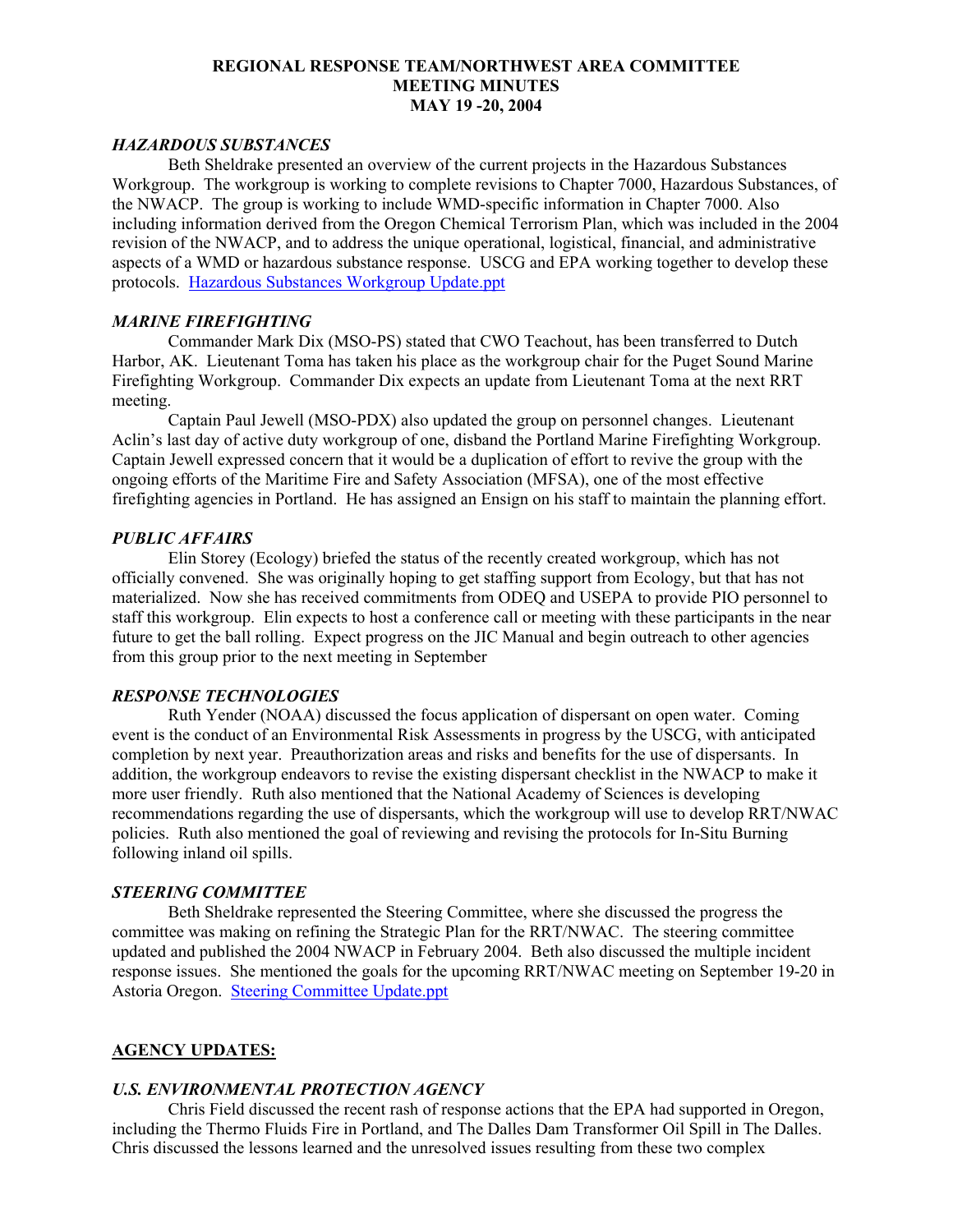responses. He talked about the joint letter that the USCG and EPA had sent to the U.S. Army Corps of Engineers in reference to The Dalles Dam Incident to ask about compliance with NWACP and noting discrepancies noted during the incident. In response to the aforementioned incidents, Chris also mentioned the emphasis the EPA has placed on ICS Training for their OSCs and for other responseoriented support positions. The regional office recently completed ICS 300 and 400-level training for these critical staff personnel. The EPA is also striving to develop nationally consistent standards for ICS in conjunction with state and regional agencies.

# *U.S. COAST GUARD, DISTRICT 13*

Captain Boothe announced significant personnel changes, including the loss of Lieutenant Jerry Hubbard, the planning officer, who will move to port operations. Lieutenant Commander Randy Clark from MSO Portalnd will replace him. Also mentioned was the addition of Commander Jackie Stagliano, who is coming to join the USCG D13 staff in June. USCG D13 recently stood up IMATs within the region. They have been actively involved in training and exercises, including the recent SONS Exercise in San Diego. Regulations on the fast track prior to 9/11, which have since been deferred, including draft Marine Firefighting and Salvage Regulations, will be reopened for comments, with implementation no later than 2007. Vessel Response Plans for non-tankers, as required by MTSA, are in progress. USCG restructuring has shifted responsibility for regulations from response to regulatory agencies. Sector reorganization of field command structures is in progress, but no update to be given until the September meeting. Initiative to combine MSO-PS and Vessel Traffic Service-PS in Seattle, to form sector as consolidated command, also merging the Port Angeles into the Puget Sound, but no final decision has been made.

## *WASHINGTON DEPARTMENT OF ECOLOGY*

Dale Jensen discussed the future of the Neah Bay tugboat contract. He also reiterated the timeline for the Contingency Planning Rule development process, and announced that after July the initial drafts will be published for comment. Trying to finalize that effort. Working with NOAA and Navy to develop environmental sensitivity indexing. Shooting for November to complete environmental risk assessments on the outer coast to address outstanding issues. Focusing inland on water booming on tributaries and inland waterways.

## *WASHINGTON STATE EMERGENCY MANAGEMENT DEPARTMENT*

Mark Ligman, standing in for Mehling Uptals. Continue to work with Beth Sheldrake on the Hazardous Substances workgroup. Stated that the EMD noted and documented an increase in HAZMAT incidents in Washington during the first half of the year.

#### *NATIONAL OCEANIC AND ATMOSPHERIC ADMINISTRATION*

Mark Miller discussed an upcoming two-day coastal storms training exercise in September in Portland (Demian Bailey) for agency personnel to focus mapping and modeling releases of hazardous substances due to a storm. Similar to a coastal storms exercise conducted in Jacksonville a couple of years ago. NOAA is working with the University of Washington to create an on-line training course for CAMEO software to make available to first responders throughout the region. Additionally, NOAA recently completed the first draft of the environmental sensitivity index mapping for the Columbia River. Hope to have incorporated these comments by the end of the year. Mike Devaney is going out to sea and Dave Neander is replacing him in October. Mark also mentioned that NOAA was completing a complete mapping of the Columbia River for use in watershed modeling by the end of 2004.

## *FEDERAL EMERGENCY MANAGEMENT AGENCY*

Mike Hammond mentioned four upcoming drills that were planned for June. On June 16, 2004 FEMA planned to conduct a laboratory response drill in Portland, OR. On June 17, there will be another laboratory response drill in Shoreline, WA. On June 18, 2004, FEMA will be conducting a medical response drill at the Pasco Medical Center in Pasco, WA. On June 19, there will be an emergency worker assistance center drill in Richland, WA. Drill, June 19 – Emergency Worker Assistance Center Drill in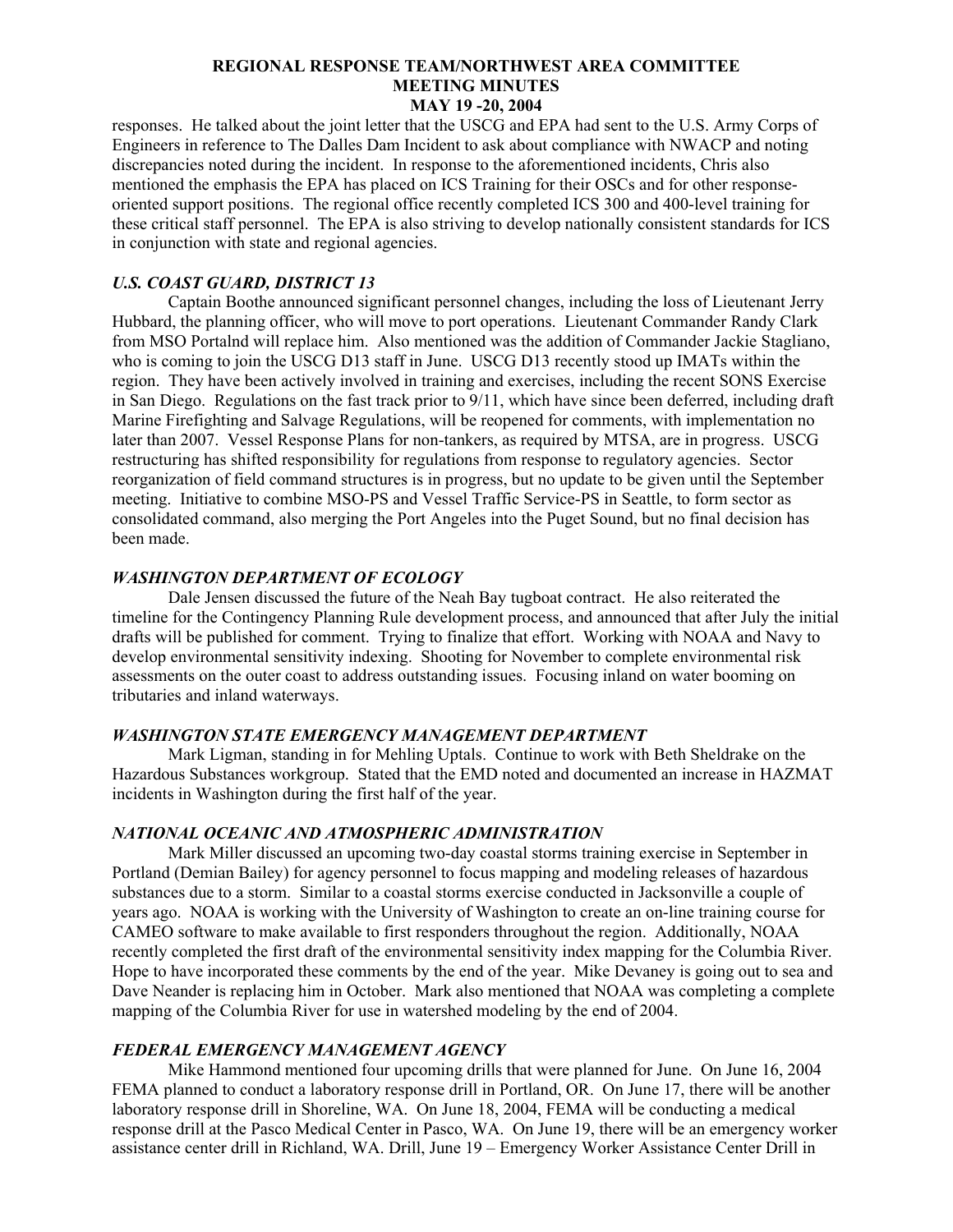Richland, WA. On the radiation front, there will be a drill coming in August. It will be a one day exercise with one week of supportive training and tabletop exercises at the Columbia Generating Station and Nuclear Power Plant from August 30-September 2, 2004.

# *IDAHO BUREAU OF HOMELAND SECURITY*

Mary Halverson explained the reorganization underway to combine hazardous materials and disaster management within the Idaho Bureau of Homeland Security under Bill Bishop. She also mentioned the upcoming State Emergency Planning Conference to be held in Boise September 20-24, 2004. IDEQ is also working on their first two GRPs in Idaho, as previously mentioned by Jack Wylie.

# *DEPARTMENT OF INTERIOR*

Preston Sleeger announced the fact that Allison O'Brien would soon be leaving for maternity leave. He announced that he would be sponsoring Cultural Resources Training in Portland on June 2, 2004. He will also become the co-chair of the JRT Cross-Border Wildlife Planning Workgroup. He plans to take the CANUSPAC plan and make modifications to synch it with national guidance and the NWACP. He also announced that the Migratory Birds Best Practices guidance document has been adopted by the DOI

# *DEPARTMENT OF AGRICULTURE, U.S. FOREST SERVICE*

David Summer announced the internal efforts to create a cohesive incident management team and establish roles to help support large or complex incidents. He announced the issues surrounding the removal of air tankers to be removed from the resource list due to airworthiness. The agency is experiencing a 6-8% budget reduction during the fiscal year in this region, which is hampering their efforts to support emergency services. Additionally he mentioned the leadership challenges upcoming related to anticipated retirements. He invited RRT/NWAC members to participate in any of the incident management teams as a professional development effort.

# *DEPARTMENT OF THE NAVY*

Tammy Brown working to bring SUPSALV equipment down from Alaska as a resource for the RRT/NWAC. She stated that ESI mapping is in progress throughout the region. Chris Spagnuolo (CTC) contracted to develop web-based program that displays a map interface that also enables the user to look at response strategies and other resources for spills in the Puget Sound, in conjunction with initial response information during a spill, also enabling an ICS form to be pre-filled using data on screen. Discussed the anticipated timeline for the software development process. Hoping to have the RRT/NWAC website host this software. [Navy Agency Update - Regional Spill Response Application.ppt](http://www.rrt10nwac.com/ppt_main.asp?varDir=14&varCount=87&varFile=040519_rrtnwac.pdf)

# *OCCUPATIONAL SAFETY AND HEALTH ADMINISTRATION*

Steve Gossman (OSHA) explained the administration's efforts to develop standards for emergency response personnel safety and for conducting on-scene inspections during emergency responses. The agency is conducting training in ICS and their roles and responsibilities for supporting the incident commander during emergency responses. OSHA is also working to develop standards to assist Safety Officers in completing their health and safety planning during an incident. Outreach offered to assist with an incident is consultative versus an enforcement mode.

# *GENERAL SERVICES ADMINISTRATION*

Ray Robbins mentioned that the GSA administrator has reviewed the NRP and determined that the GSA has a basic wildfire support capability, which could be expanded to support the upcoming wildfire season. He also briefed that the GSA is working to hire one emergency support coordinator in each region to develop and implement procedures for providing additional logistics support to the incident commander during large incidents.